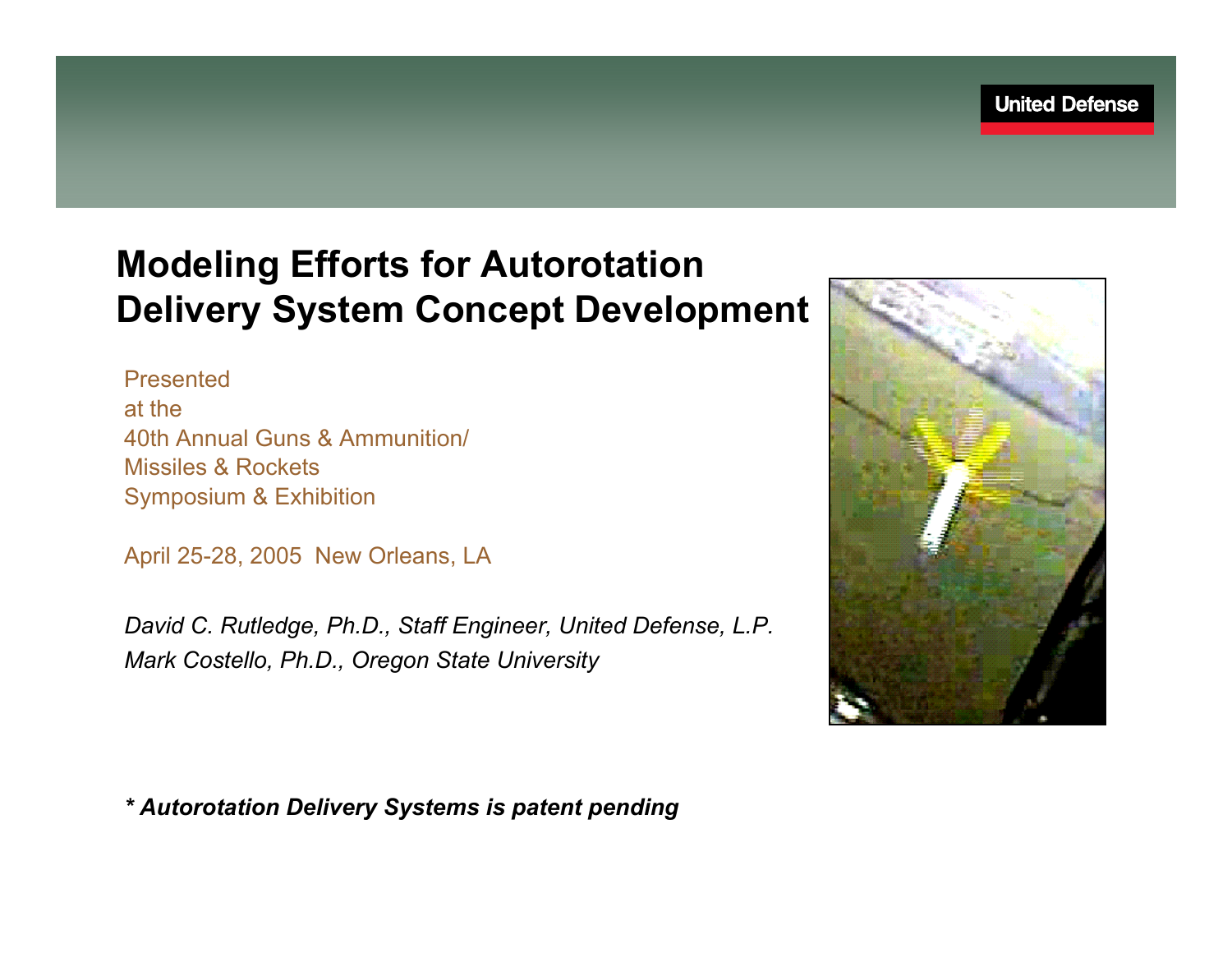## **Presentation**

- $\Box$ **Overview**
- $\Box$ Deployment Sequence
- $\Box$ **Applications**
- $\Box$ Modeling Performed
- $\Box$ Axisymmetric Model
- $\Box$ BOOM Model
- $\Box$ Summary and Video



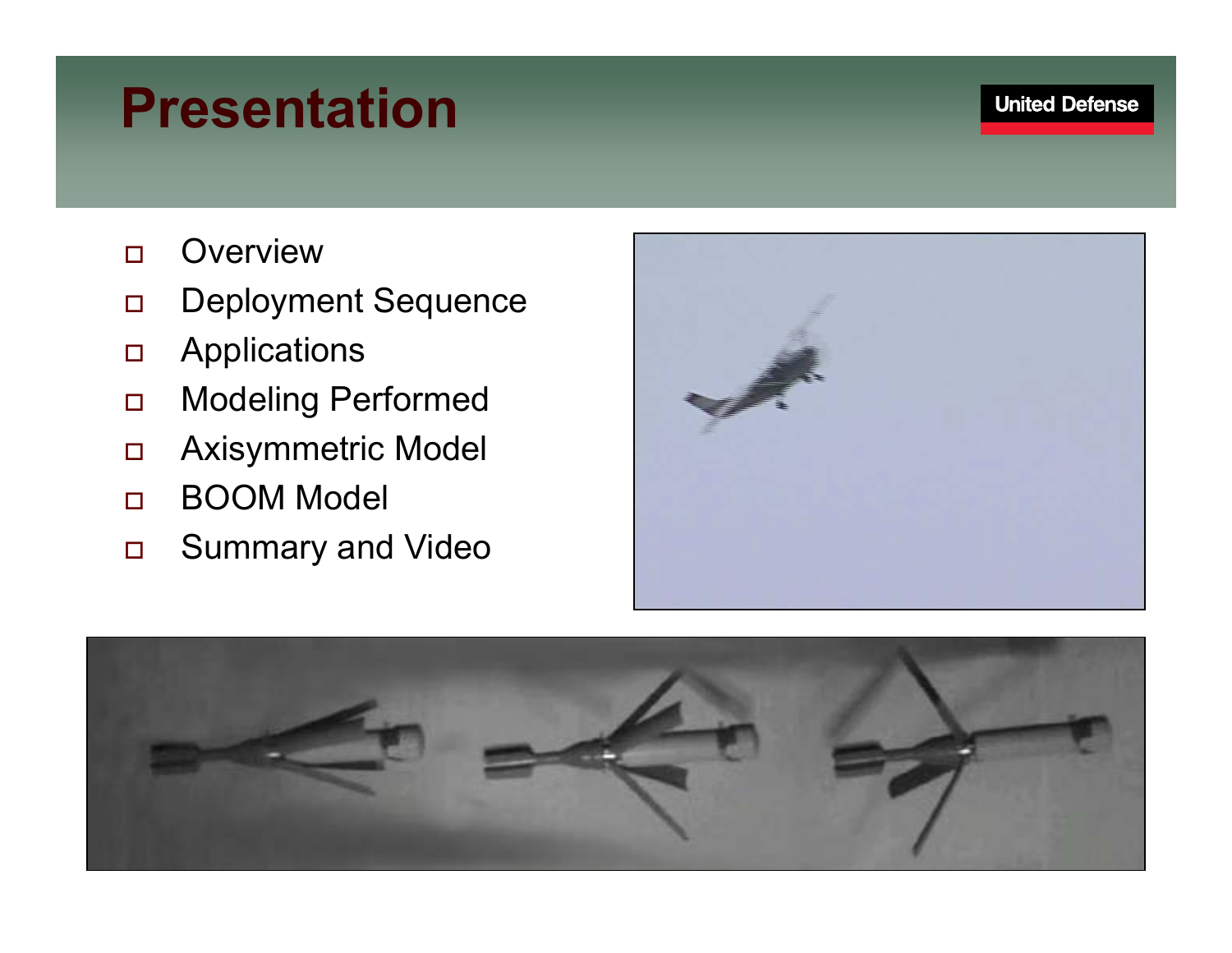## **Overview**

- $\Box$  The Autorotation Delivery System, formerly known as Projectile Kinetic Energy Reduction System (PKERS), is a concept developed by United Defense as an autorotation decelerator for high-value tactical payloads
- $\Box$  Combines a projectile body with a deployable rotor that reduces descent velocity via autorotation
- $\Box$  Modeling and simulation will facilitate the optimal design process during each stage of development

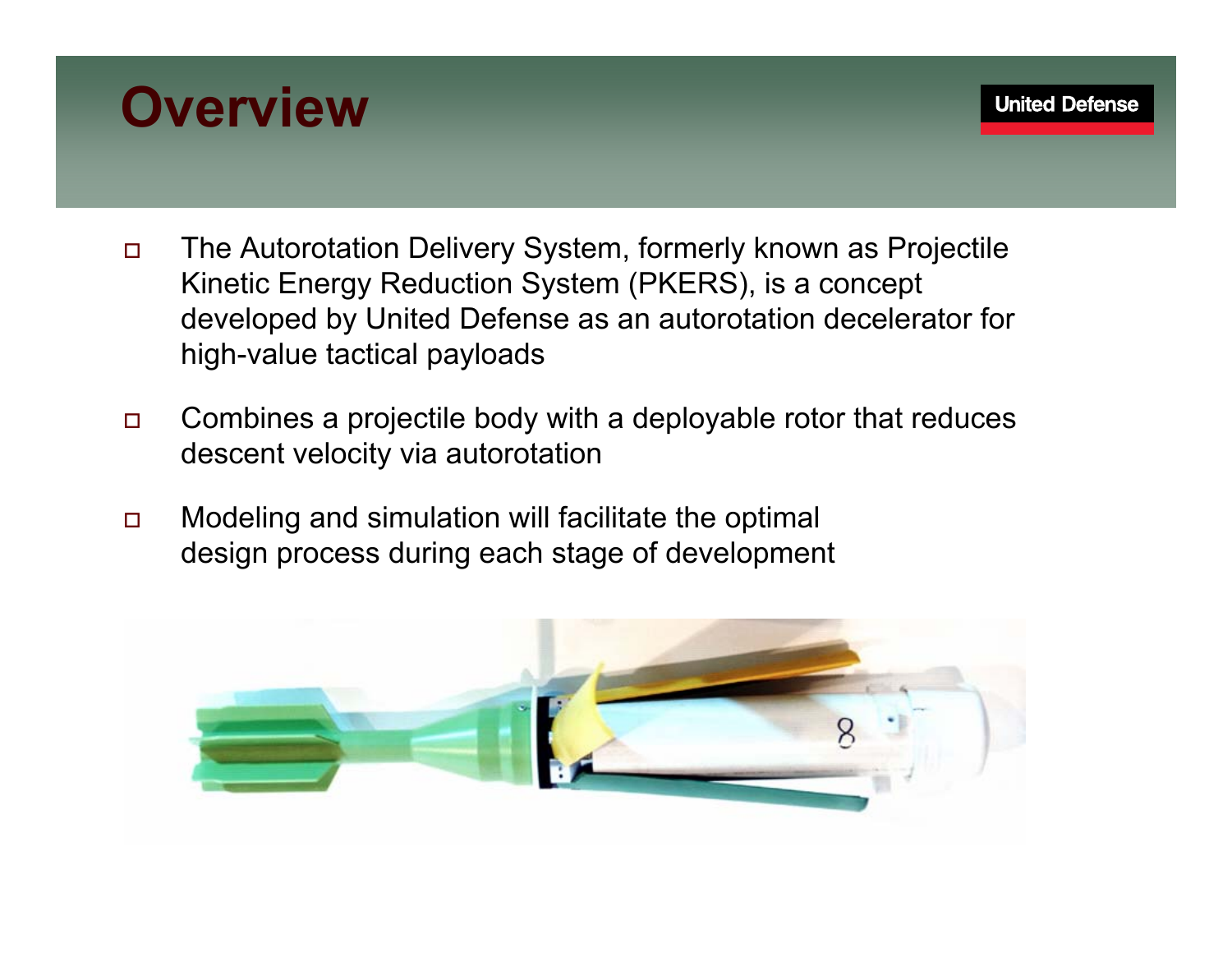## **Deployment Sequence**

**United Defense** 

- $\Box$  Rotors stowed conformal to the sides of projectile body prior to deployment
- $\Box$  During deployment, rotors rapidly rotate outward due to projectile spin and aerodynamic drag
- $\Box$  Transition to autorotation occurs as the rotor blades become aerodynamically loaded coupled with an increasing spin rate
- $\Box$  System attains a steady descent velocity when the inertial and aerodynamic forces reach equilibrium

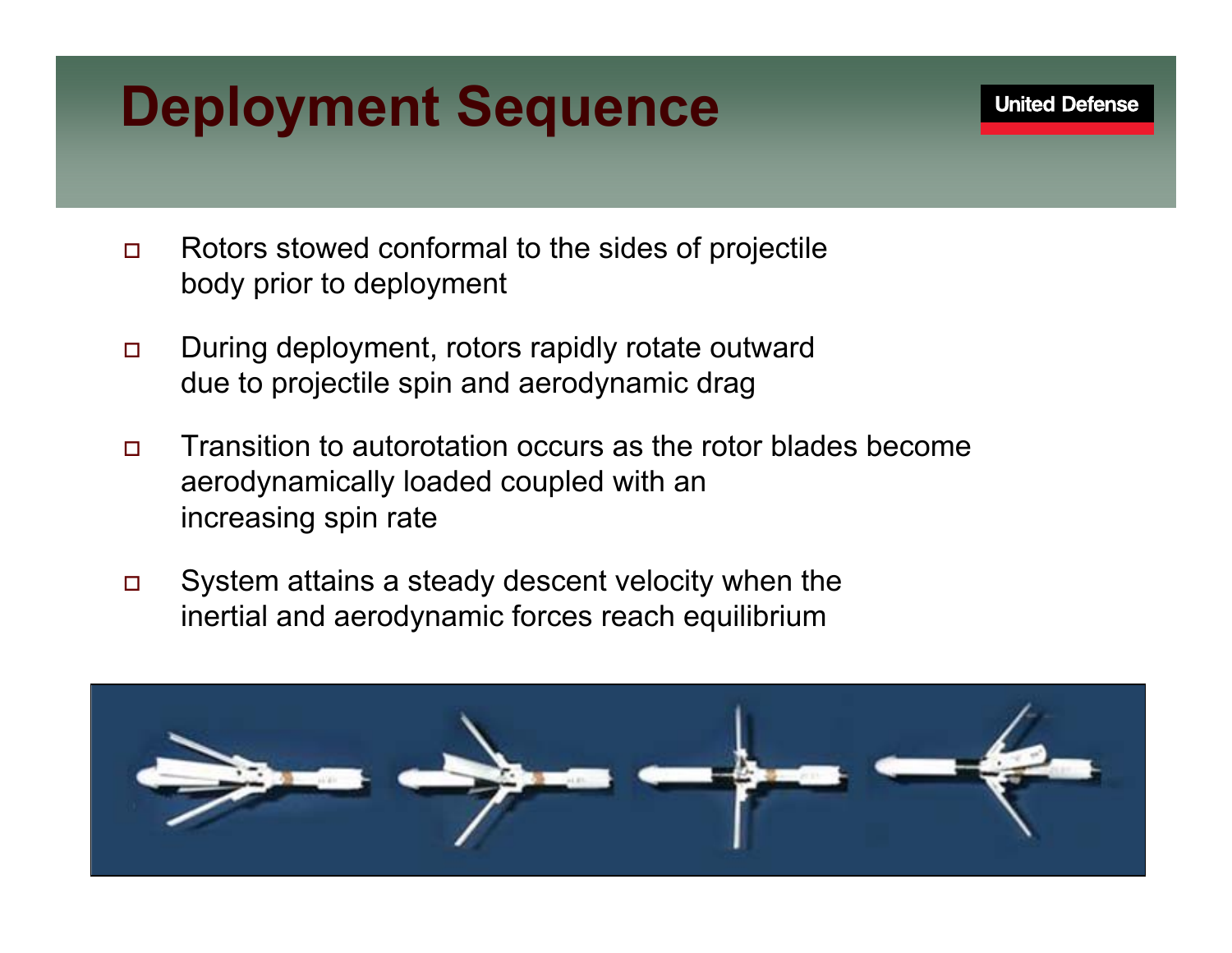#### **United Defense**

# **Applications**

- $\Box$  United Defense is developing the Autorotation Delivery System as an alternative to conventional parachutes for certain applications
- $\Box$  Flight characteristics and descent velocities are tailorable for different missions and payloads *(e.g., land and sea sensors, cargo, battle damage assessment, munitions)*
- $\Box$  Can be gun launched, mortar launched, or air dropped
- $\Box$  Modular design allows accommodation of all the necessary components required for precision guidance



**First Generation Autorotation Delivery System integrated with Talley SMAW-D Motor**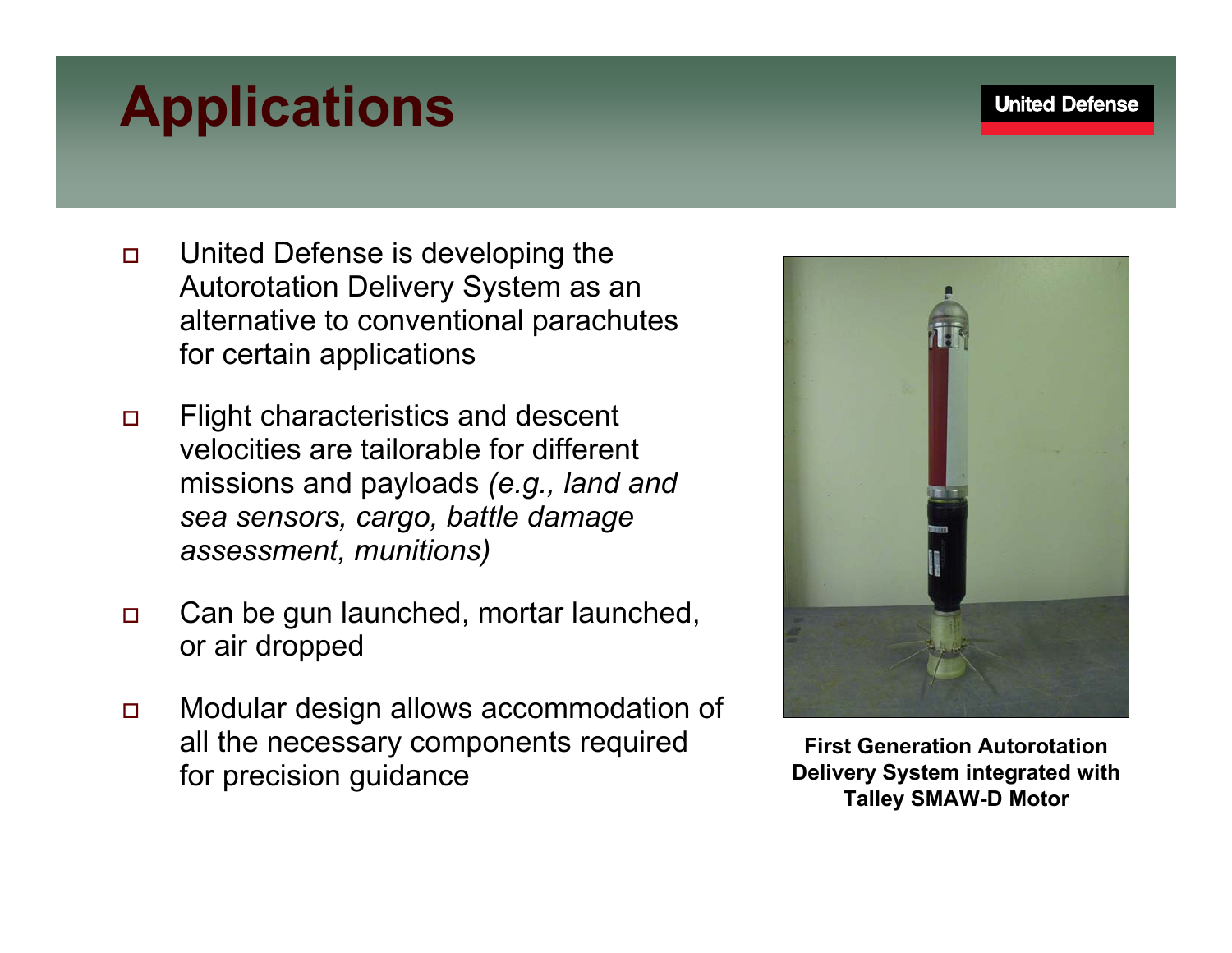## **Modeling Performed**

- $\Box$  An axisymmetric spreadsheet-based model was developed to estimate the dynamics and loads as the rotors initially open and impact the damper
- $\Box$  A detailed flight mechanics model was developed and integrated into the BOOM smart weapon simulation system to model the flight dynamics from initial rotor deployment to full autorotation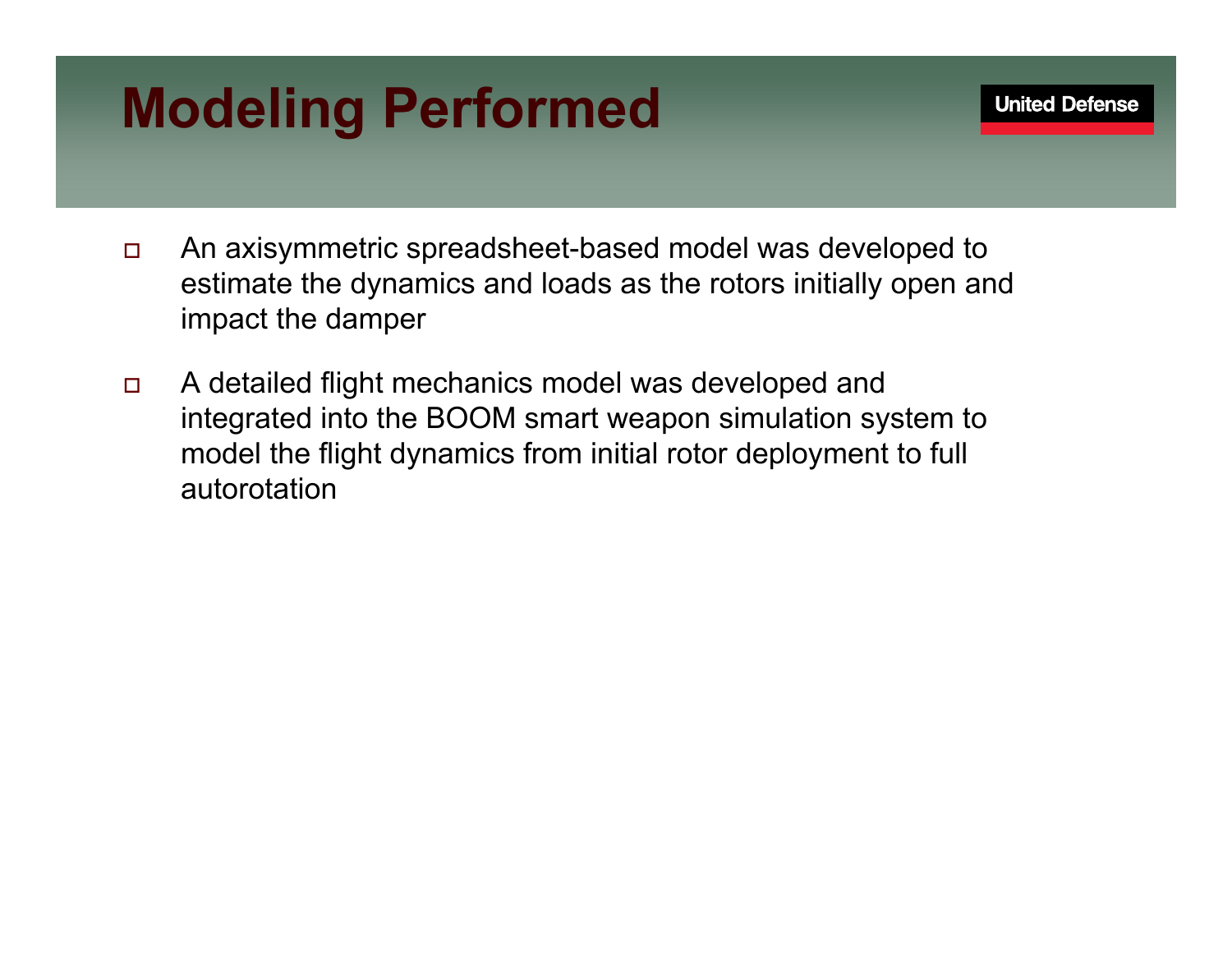## **Axisymmetric Model:** Initial Deployment

- $\Box$  The Axisymmetric Model is a quasistatic spreadsheet-based concept development tool
	- Allows estimates of system performance and parametric studies
	- m. Assumes symmetry about the longitudinal spin axis, zero spin rate, and conservation of rotor angular momentum
	- m. Provides 2 Degrees of Freedom (DOF) for the projectile body (forward velocity and spin) and 1 DOF for each rotor blade (deployment angle)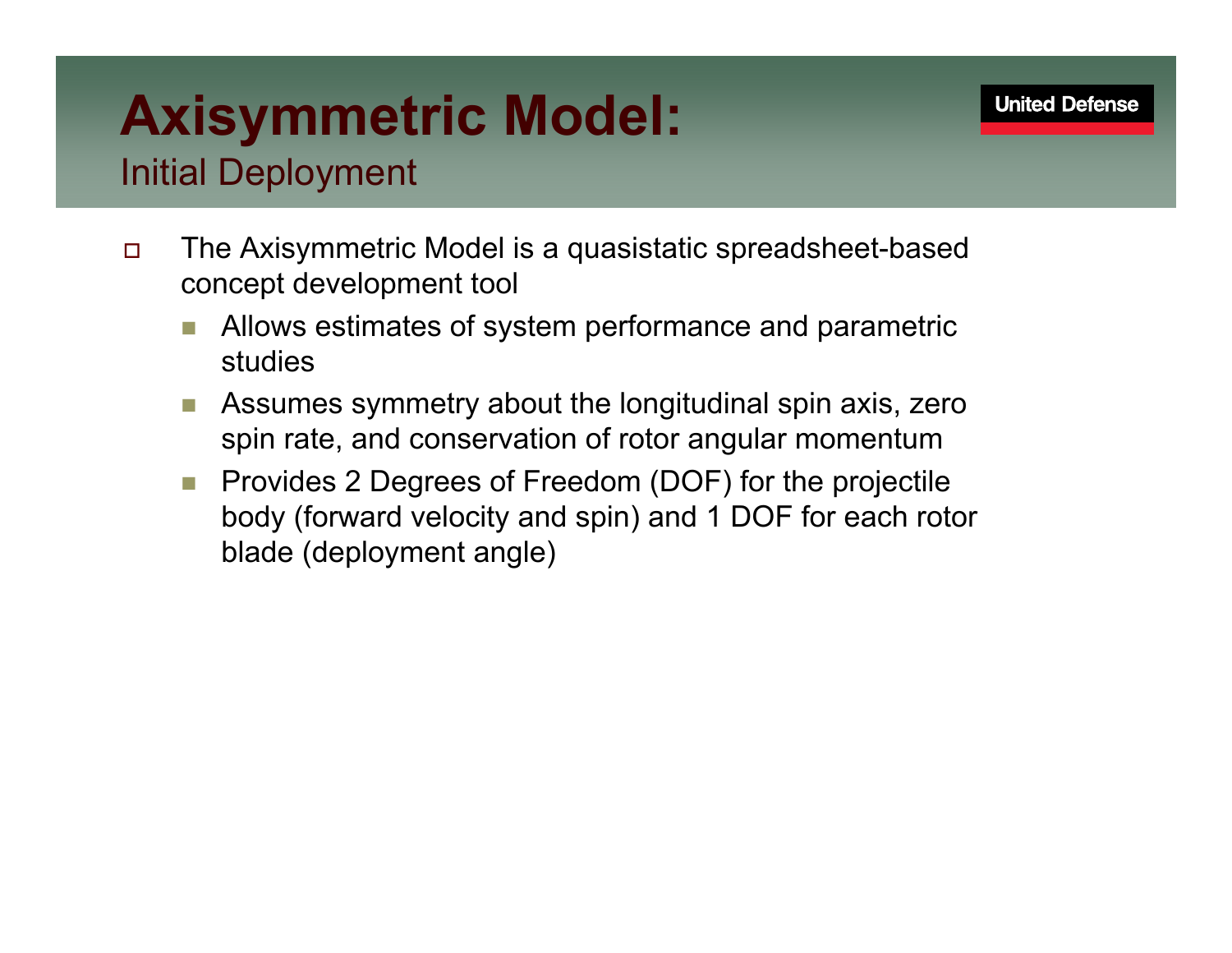## **Aerodynamic Load Calculation**

- $\Box$  Axisymmetric model assumptions:
	- m. Centrifugal loads due to flight element spin are a minor contributor during initial rotor opening (zero spin assumed)
	- m. Flight element velocity constant during initial deployment (worst case)
	- m. Aerodynamic drag is then a function of deployment angle
- $\Box$  Calculate upper limit on rotor force and moment about rotor hinge as a function of deployment angle

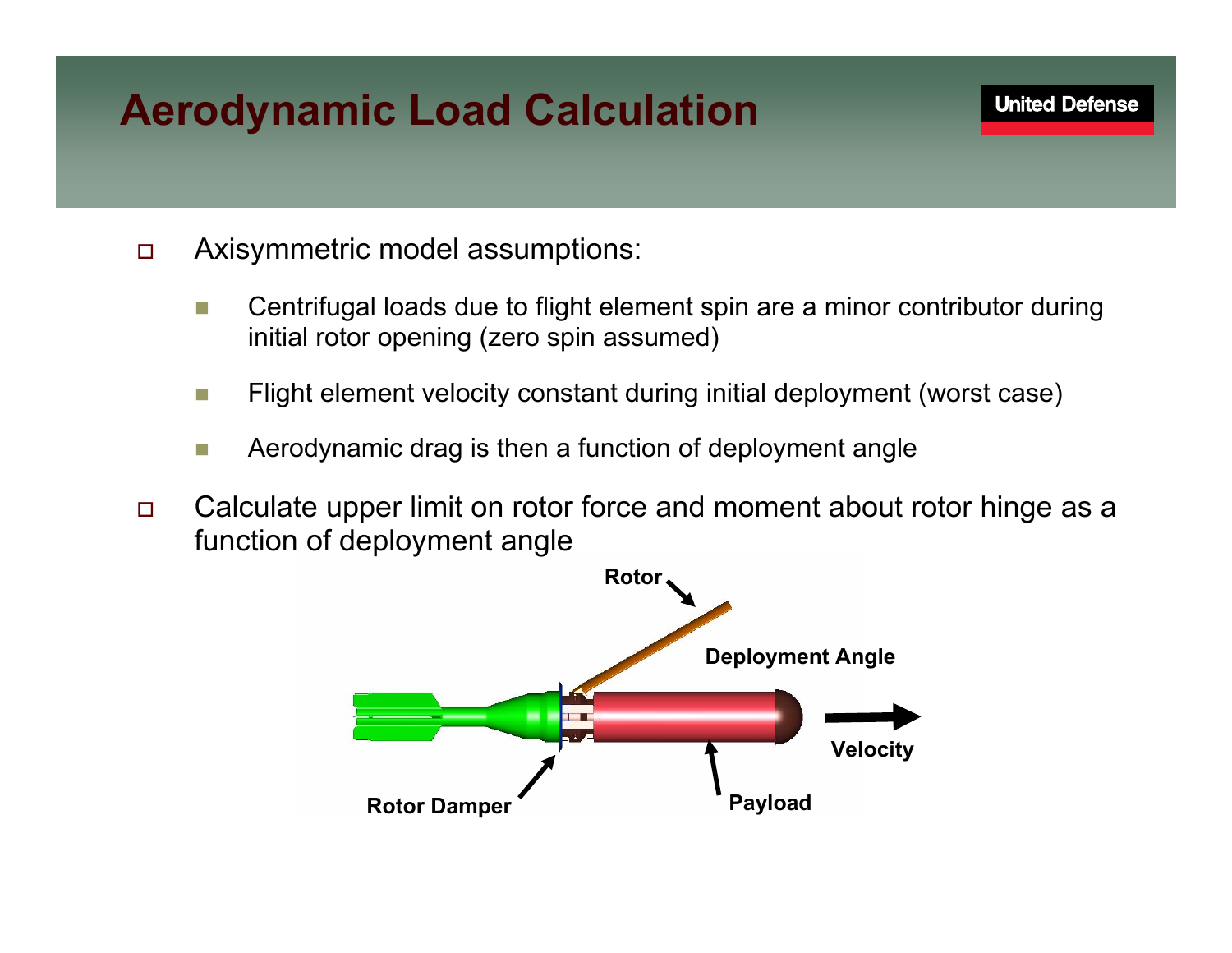#### **Aerodynamic Loads on Rotor**



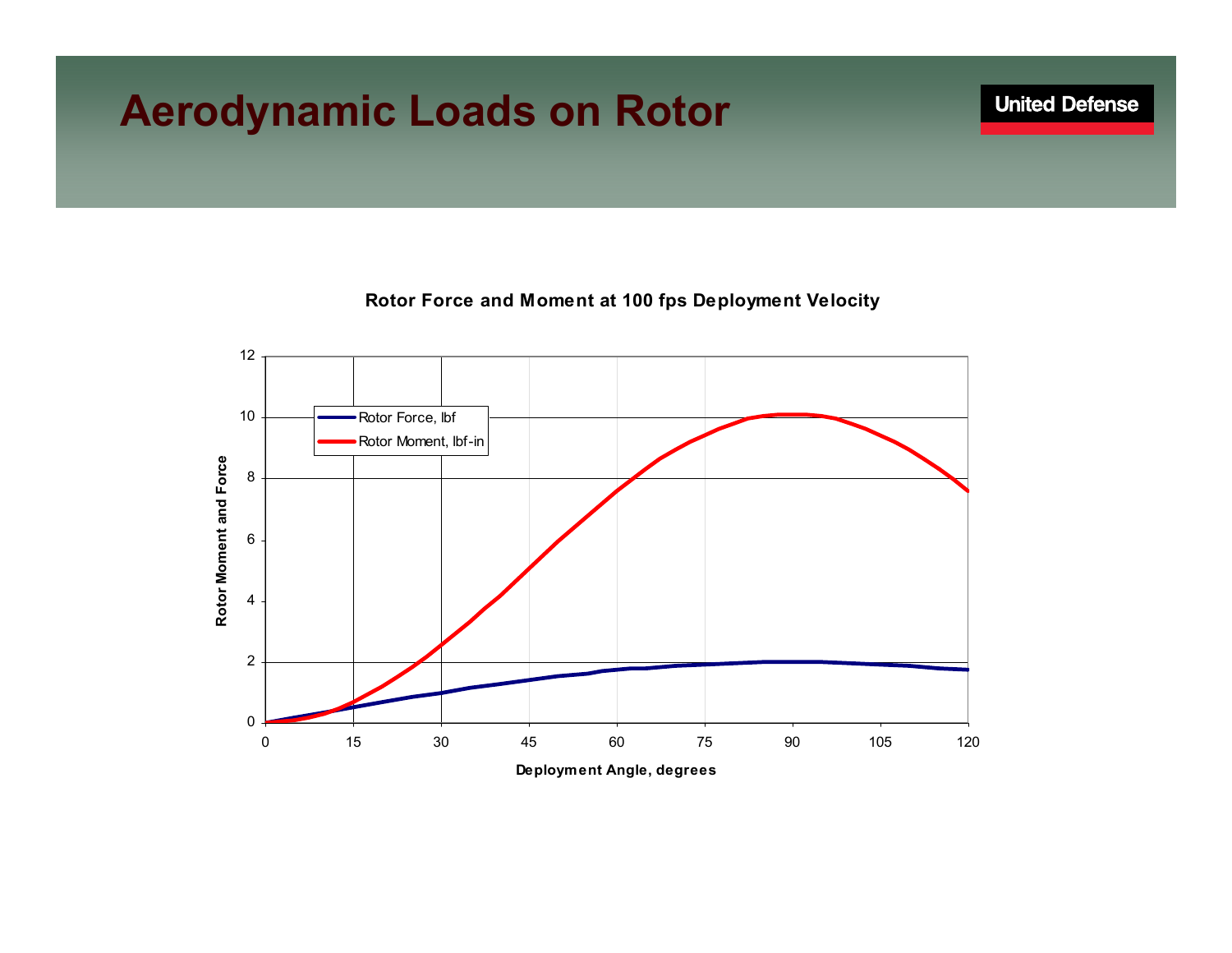### **Calculation of Damper Force**

- $\Box$  Worst case rotor loads accelerate the rotor open until they impact the damper at approximately 120 degrees
- $\Box$  Opening moment is numerically integrated versus deployment angle to get the angular momentum at initial impact with damper
- $\Box$ Corresponding kinetic energy is absorbed by the damper
- $\Box$  Maximum damper force is calculated for multiple damper locations, shapes, and materials to optimize design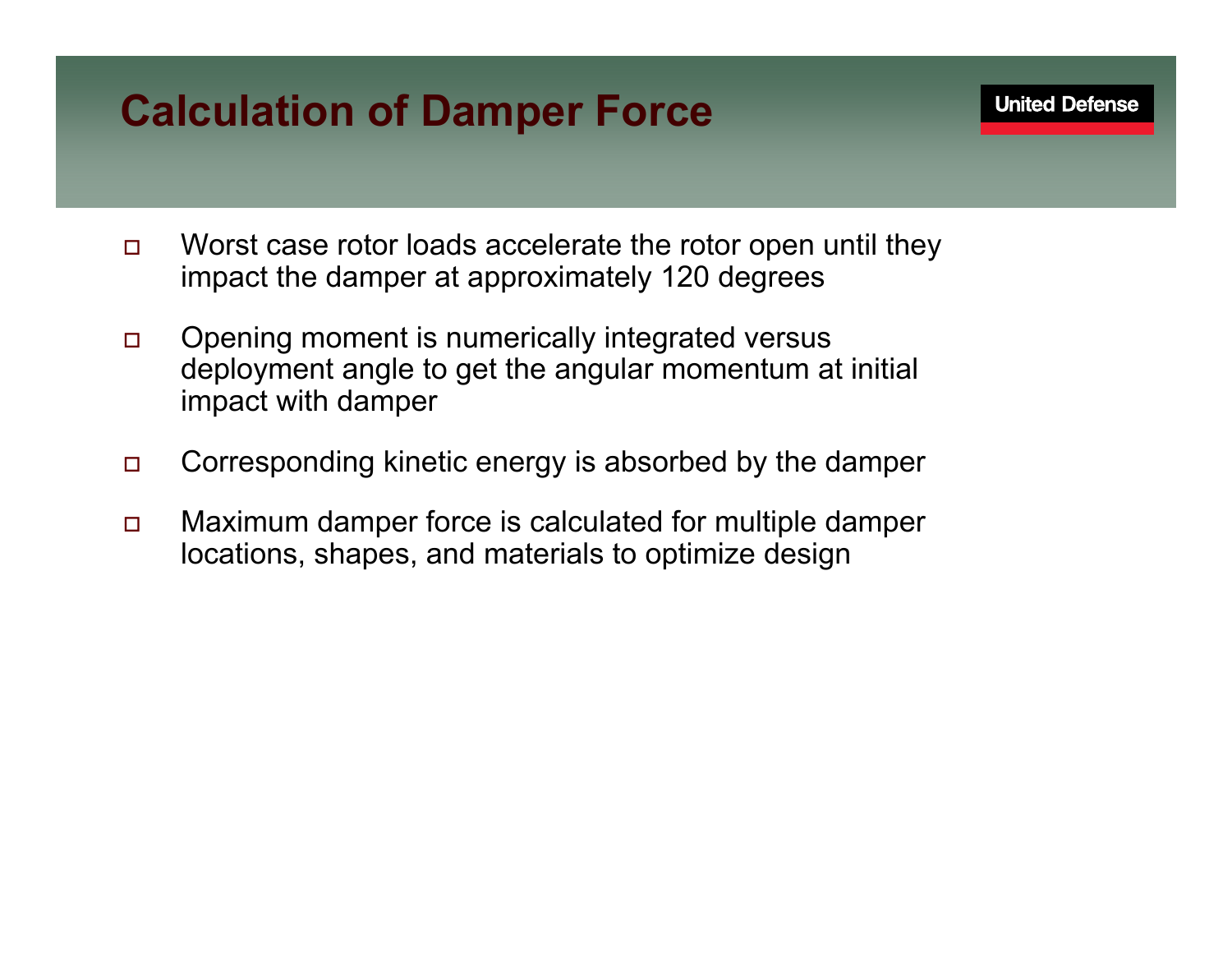#### **Rotor Bending Stress Results**



#### **Rotor Bending Stress at 100 fps Deployment Velocity**

**Rotor Bending Stress at 100 fps Deployment Velocity**

**Worst case force is used to design rotors so they can safely survive the bending stress during initial deployment**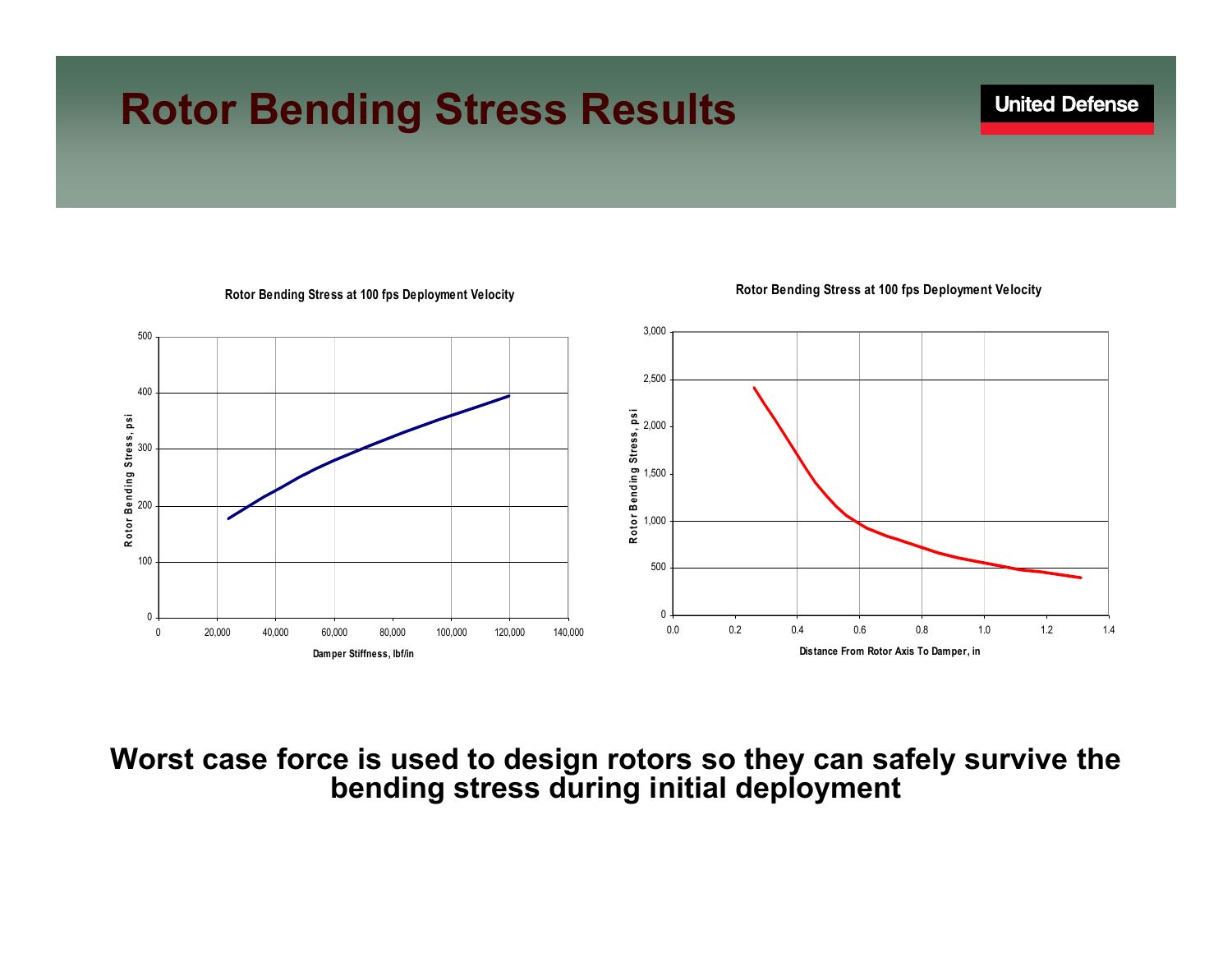#### **Rotor Deployment Video**

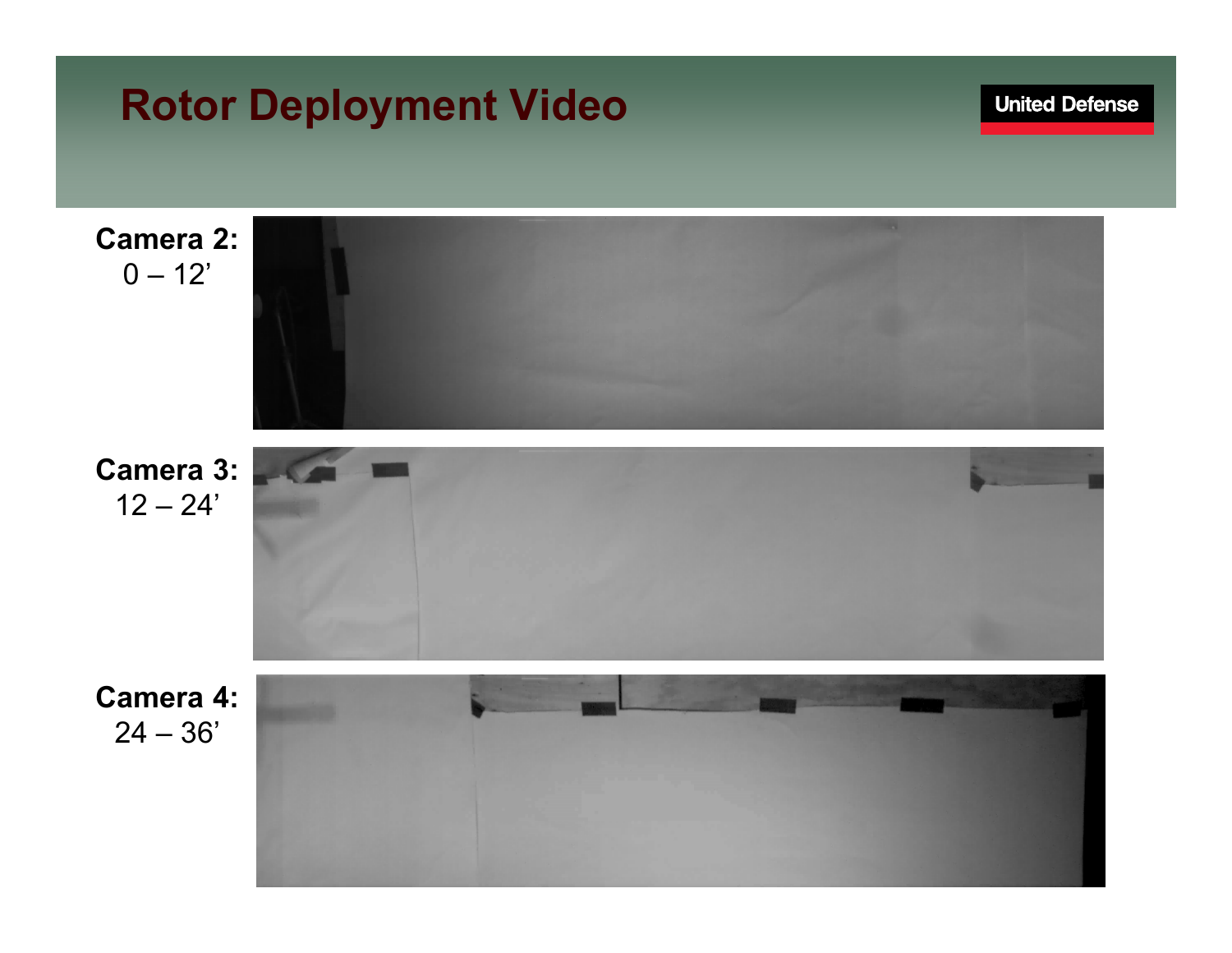## **BOOM Model:**

Detailed Flight Dynamics

- $\Box$  The BOOM model is a detailed design and development tool
	- m, BOOM is a smart weapon simulation system
	- $\mathbb{R}^n$  Full model of the delivery system flight mechanics was developed and integrated into BOOM
	- **The Co**  Provides 6 rigid-body DOF for the projectile body (flight element center of gravity position and orientation angles), 1 DOF for each rotor blade (deployment angle), and a 3-state rotor dynamic inflow representation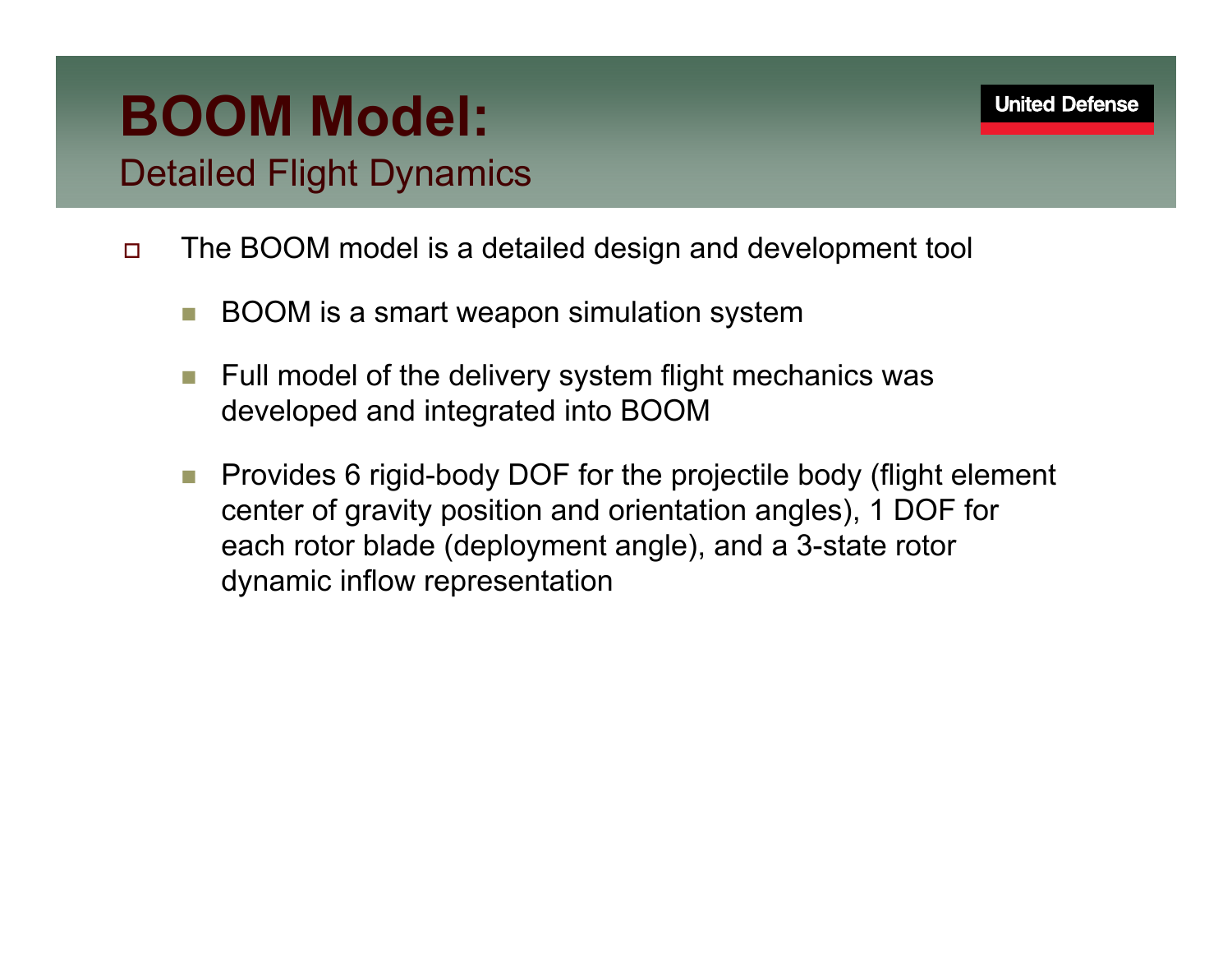## **BOOM Model Description**

- $\Box$  Aerodynamic loads on the projectile body are a function of angle of attack and Mach number
- $\Box$  Aerodynamic forces and moments on the rotors are computed using blade element theory; airfoil lift and drag coefficients are a function of local rotor section angle of attack and Mach number
- $\Box$  BOOM simulations then provide the dynamics of the system as a function of time
- $\Box$  The simulation presented here has the following initial conditions:
	- F. Linear velocity 43 m/s (141ft/s)
	- **Tale** Spin (Roll) rate 20 rad/s (3.2 rev/s)
	- $\mathbb{R}^n$ Deployment angle fixed at 90 degrees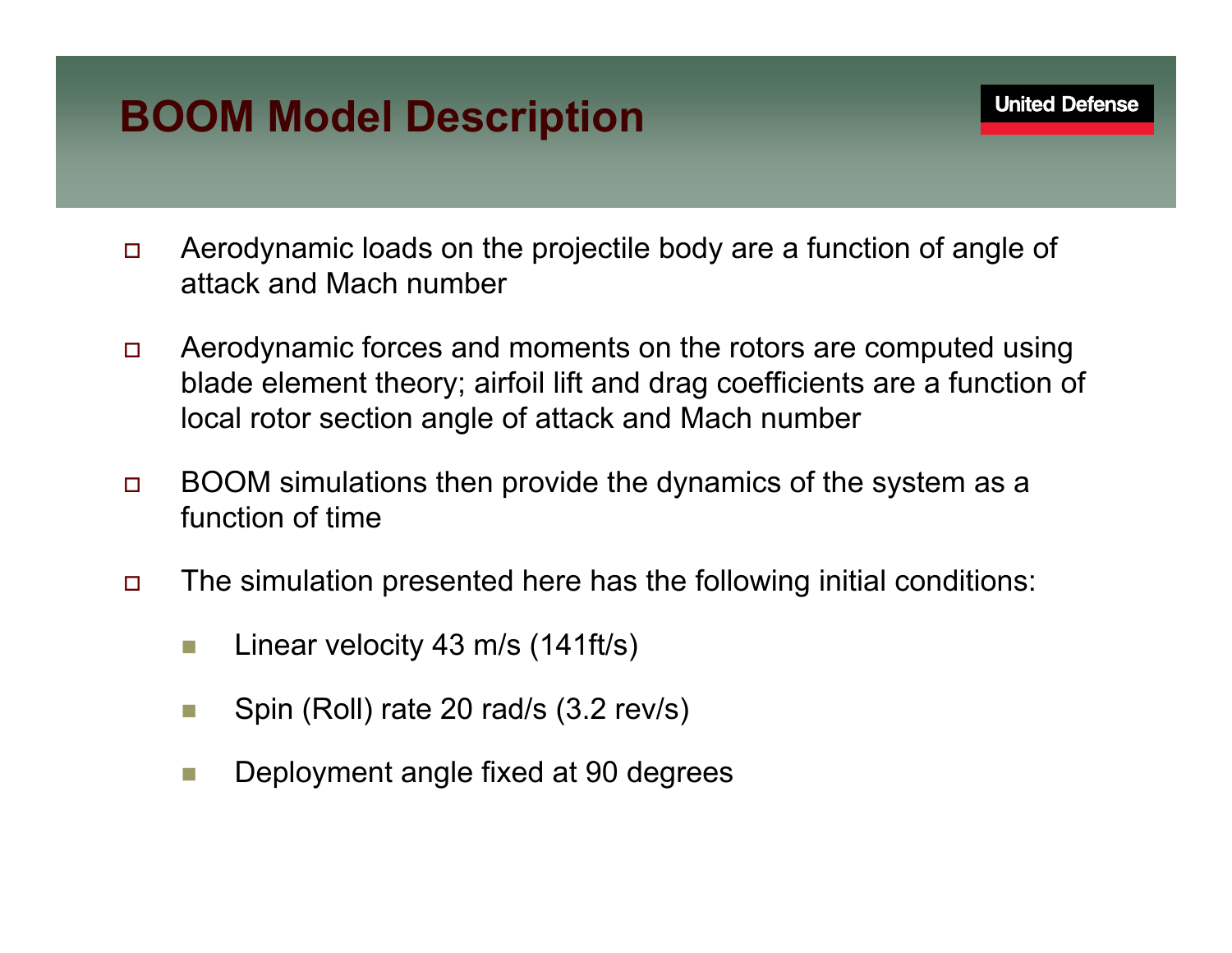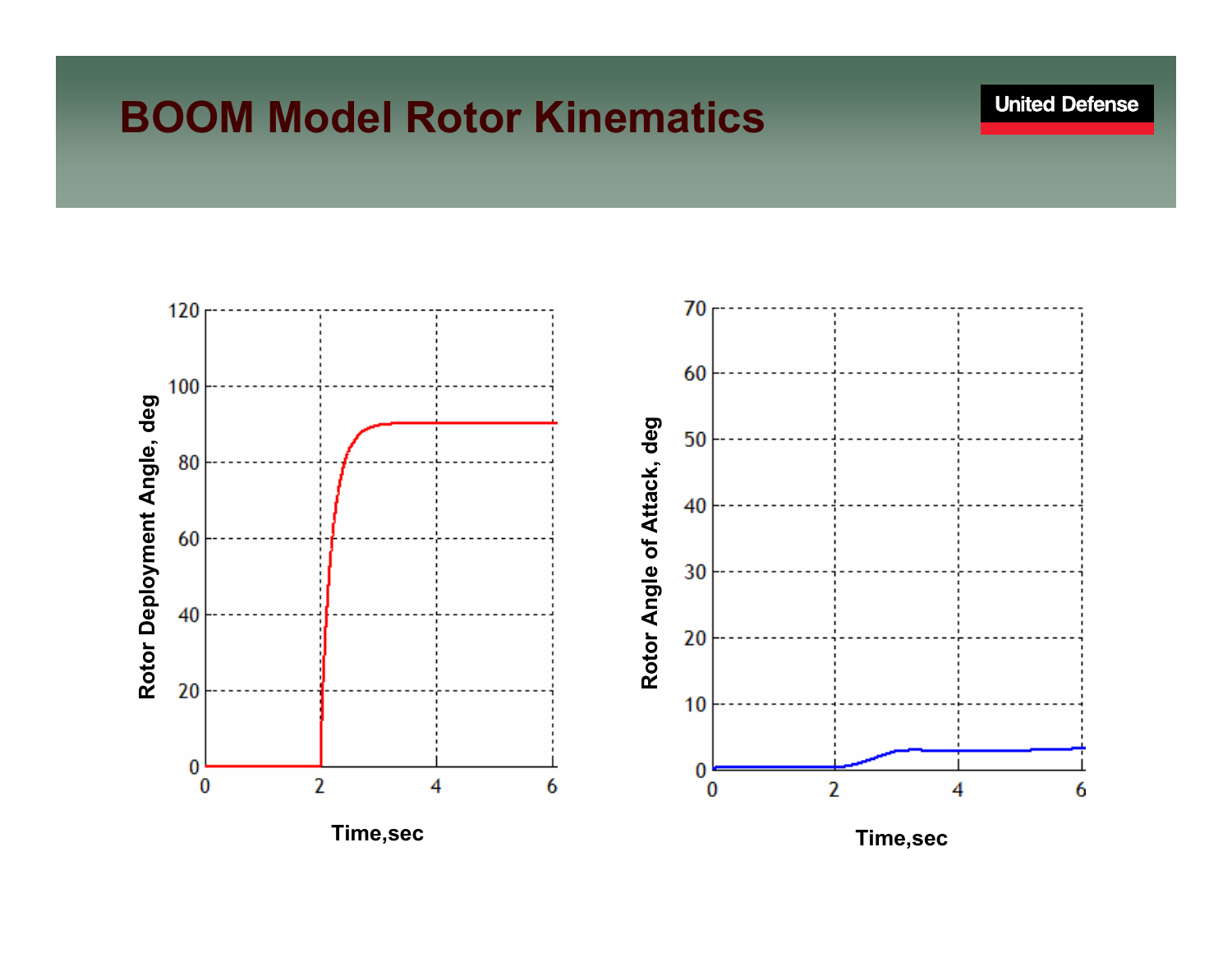#### **BOOM Model Top View Animation**

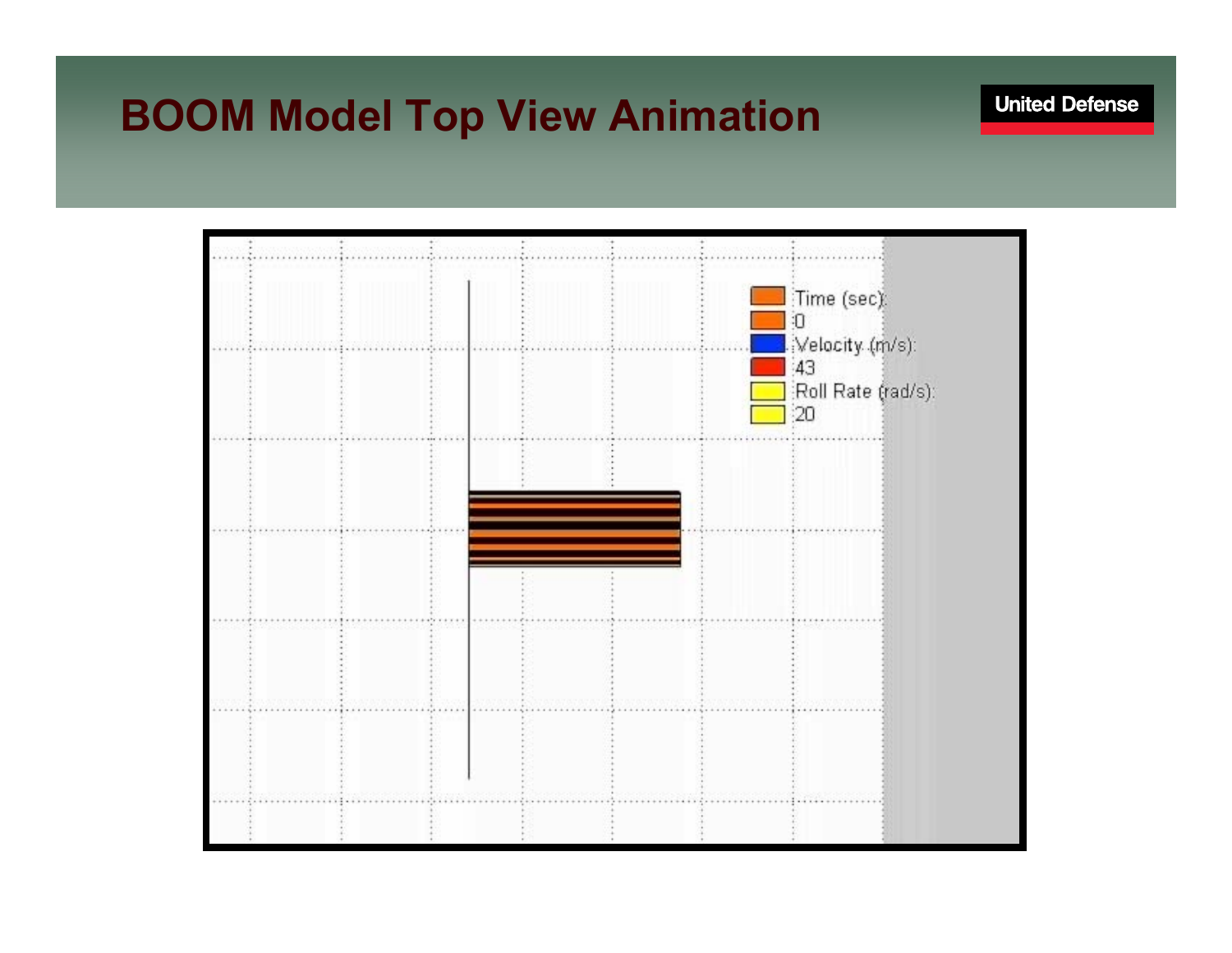### **BOOM Model Results**

- $\Box$  BOOM model results indicate that the concept will deploy in a manner consistent with flight tests
- $\Box$  Model has not been validated yet. Validation with test data is planned for the future, making the model capable of supporting future design, flight control system development, and payload integration
- $\Box$  This simulation assumes that all rotors have the same deployment angle at any time; this causes a short numerical instability that's not present in the actual system
- $\Box$  Model to be modified to allow each rotor to have different deployment angles